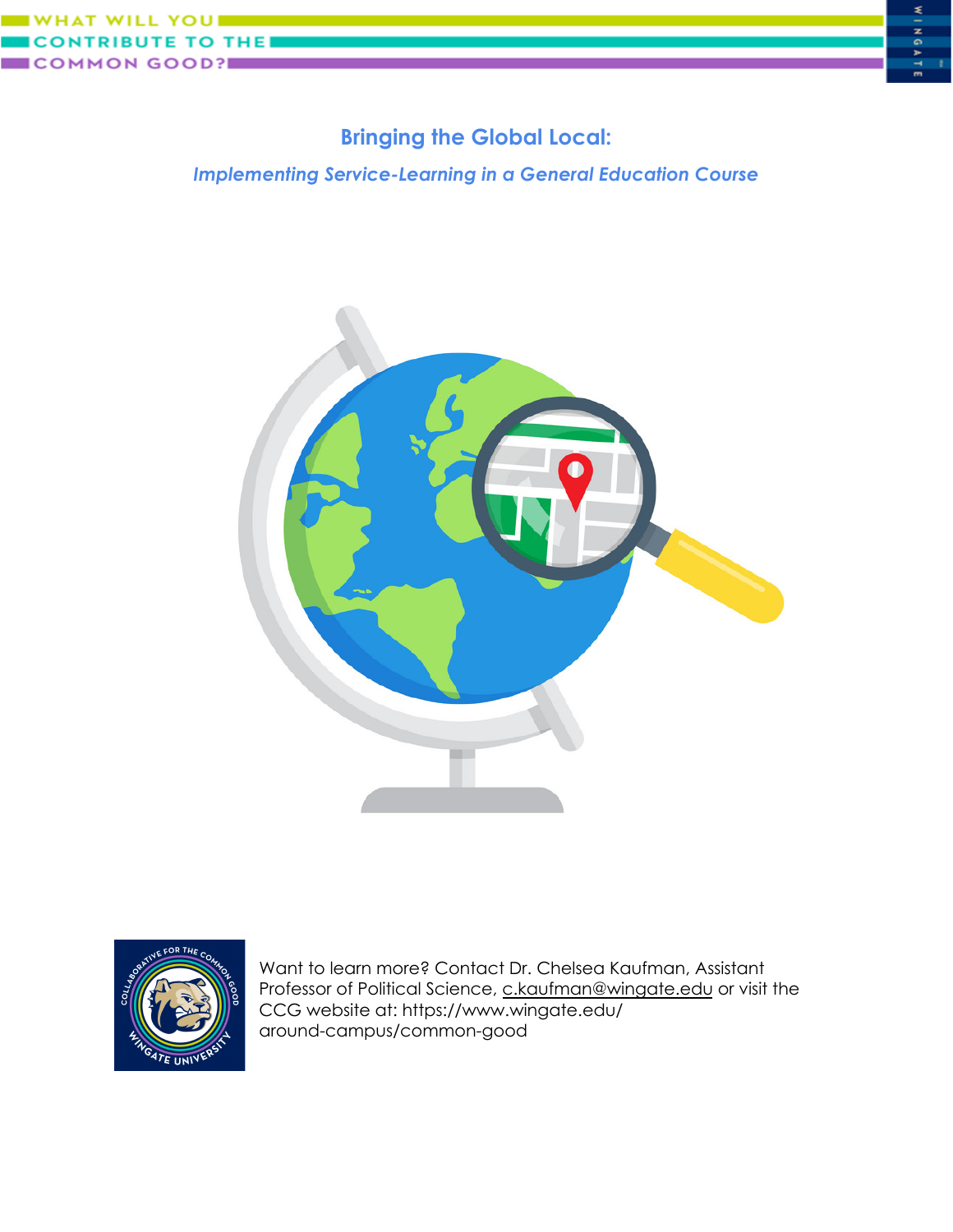# **Abstract**

All Wingate University students are expected to complete the general education course *Global Perspectives in Politics and Economics* during their second year. Many students begin the course not understanding why it is relevant to their lives, and it is possible that even those who come to enjoy the course may leave without realizing how the issues they learn about globally may apply to our local area and their own lives.

In order to better help students understand how these global issues may apply to their everyday lives and encourage their participation in political and civic life, Dr. Chelsea Kaufman implemented service-learning in one section of the course during the Spring 2021 semester. Students were able to choose from working with four different community partners targeting local needs in Union County, including the issues of domestic violence, food insecurity, and economic empowerment.

Students met with representatives from each of the community partners to determine what the authentic community needs were and then proposed service projects to conduct during the semester to address those needs. As a result, they are now working to apply what they have learned about global issues to their own local communities.

#### **Problem Statement**

As part of the Wingate University core curriculum, all students are required to complete the course *Global Perspectives in Politics and Economics* (GPS 220)*,* which introduces students to various economic and political systems across the world. Typically, students take the course during their second year. One objective of this course (as well as other courses in the *Global Perspectives* component of the curriculum) is to help students develop an appreciation for civic engagement, community activism, and political awareness. Students often begin the course not understanding why it is relevant to their lives, uninterested in the subject matter, and unprepared for civic engagement.

For example, at the beginning of the course, Dr. Kaufman surveys students so that she can learn some basic information about them, including their concerns for the course. Common concerns include being able to understand the content and contribute to discussions because the students indicate they are unfamiliar with and uninterested in politics and economics. Students also indicate that they are concerned about political conflict (both in the classroom and in their daily lives). It is clear that students do not generally engage with these topics nor do they have the experience and knowledge required to feel confident in doing so.

For those students who are interested in the subject matter - or who develop an interest during the semester - it is still possible that they do not make a connection between the "global" and the "local." Because the political and economic systems and related issues from several countries are examined in the course, students may come away with the impression that these issues occur somewhere else. Political and economic issues are present everywhere, however, including here in Union County, NC. Dr. Kaufman wanted students to be able to make this connection, so that they could see additional relevance of the course to their everyday lives and understand their role in addressing these issues through civic and political engagement.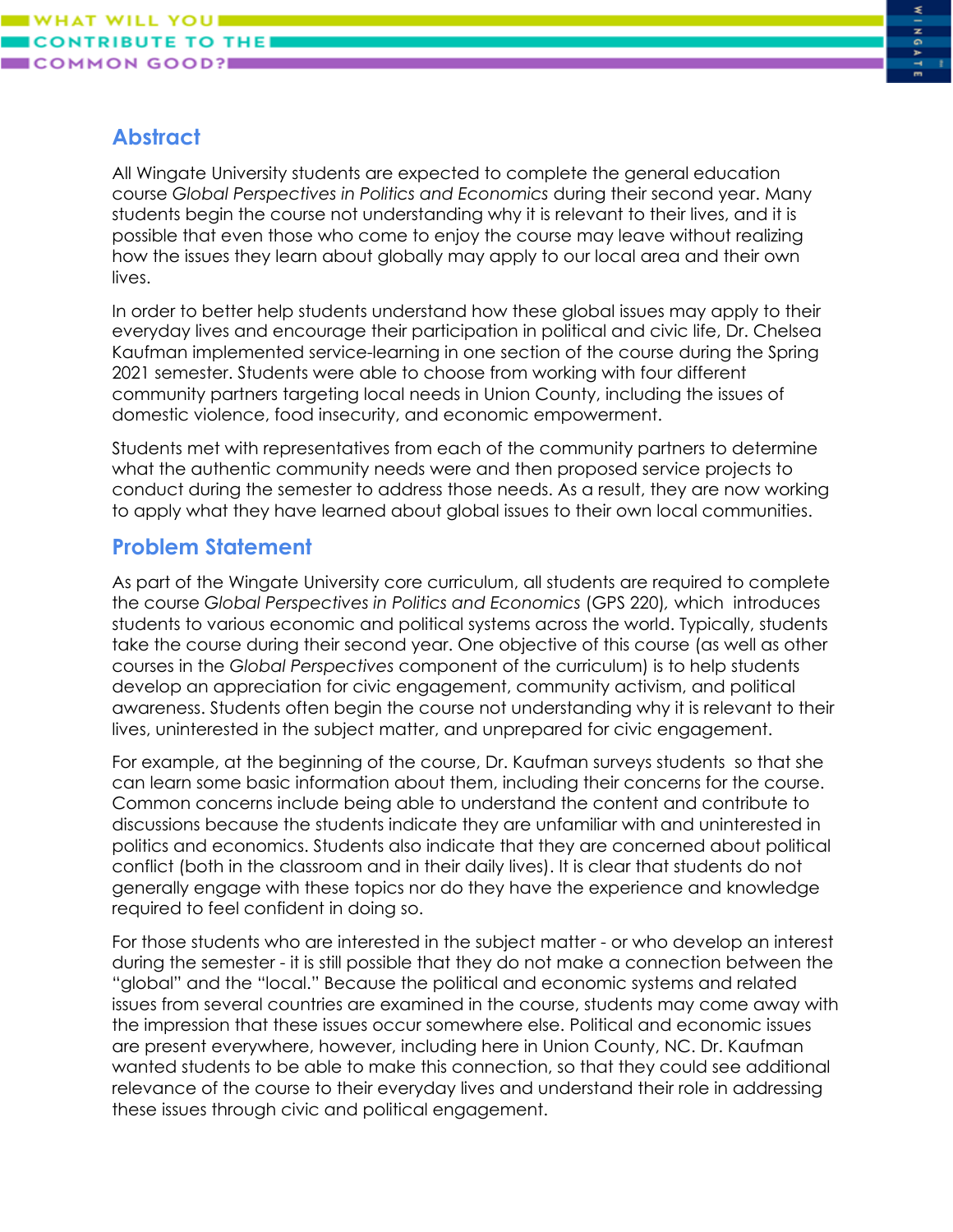### **Background**

A core lesson that students should take away from the course is the relevance of politics to their everyday lives. Public policy decisions impact us all, and we all have the power to effect change (though the impacts are felt more strongly by some and some have more power than others). Classes that include service-learning or other forms of community-engaged learning teach students about the problems facing their communities, the limitations of current policies and institutions to address them, and new ways to address the problems (Lee et al. 2019). Students subsequently become more aware of these issues and more willing to engage in political and civic life in order to address them.

Furthermore, these courses may play a vital role in helping all students to develop a sense of political efficacy. A person with a high level of political efficacy believes they have the competence to understand and participate in politics, and also believes that government authorities respond to them as citizens (Niemi, Craig, and Mattei 1991). Political Science courses in general can develop this sense of political efficacy - but, concerningly, there is some evidence that this is only true for white students (Centellas and Rosenblatt 2018). Students of color, on the other hand, may actually develop a *decreased* sense of political efficacy, as they come to feel that the government does not respond to them as citizens. Service-learning may provide a solution: this approach also develops political efficacy among students in both predominantly white institutions and institutions serving more diverse populations (Barnett 2018; Levy 2011).

Finally, incorporating service-learning into a course in order to achieve these goals can strengthen our democracy. Democracy requires an active, informed, and engaged citizenry. As noted by Harris (2012), political science educators often strive to provide our students with a strong foundation for participation in political and civic life, and there is evidence that service-learning can help to achieve this goal. Not only can service-learning courses encourage students to participate, as previously noted, but they also strengthen our civil society by building connections between the citizens and community stakeholders who are trying to address the same public policy issues.

# **Solution**

Implementing service-learning in GPS 220 was, therefore, an ideal solution. As previously noted, service-learning courses can help students to connect politics to their daily lives, increase their sense of political efficacy, and build a habit of civic and political participation (Barnett 2018; Harris 2012; Lee et al. 2019; Levy 2011). Others have also incorporated service-learning into general education courses within political science in order to help increase students' interest in the subject matter and develop these traits with success (Maloyed 2016).

Fortunately, the Cooperative for the Common Good (CCG) offered an opportunity to learn how to implement service-learning projects into the course. GPS 220 is also an ideal course in which to implement a CCG project as it inherently addresses economic, social, and ecological issues due to its focus on global political and economic issues. During the Fall semester of 2020, Dr. Kaufman and others met monthly to discuss principles of service learning and plan the implementation of the projects into their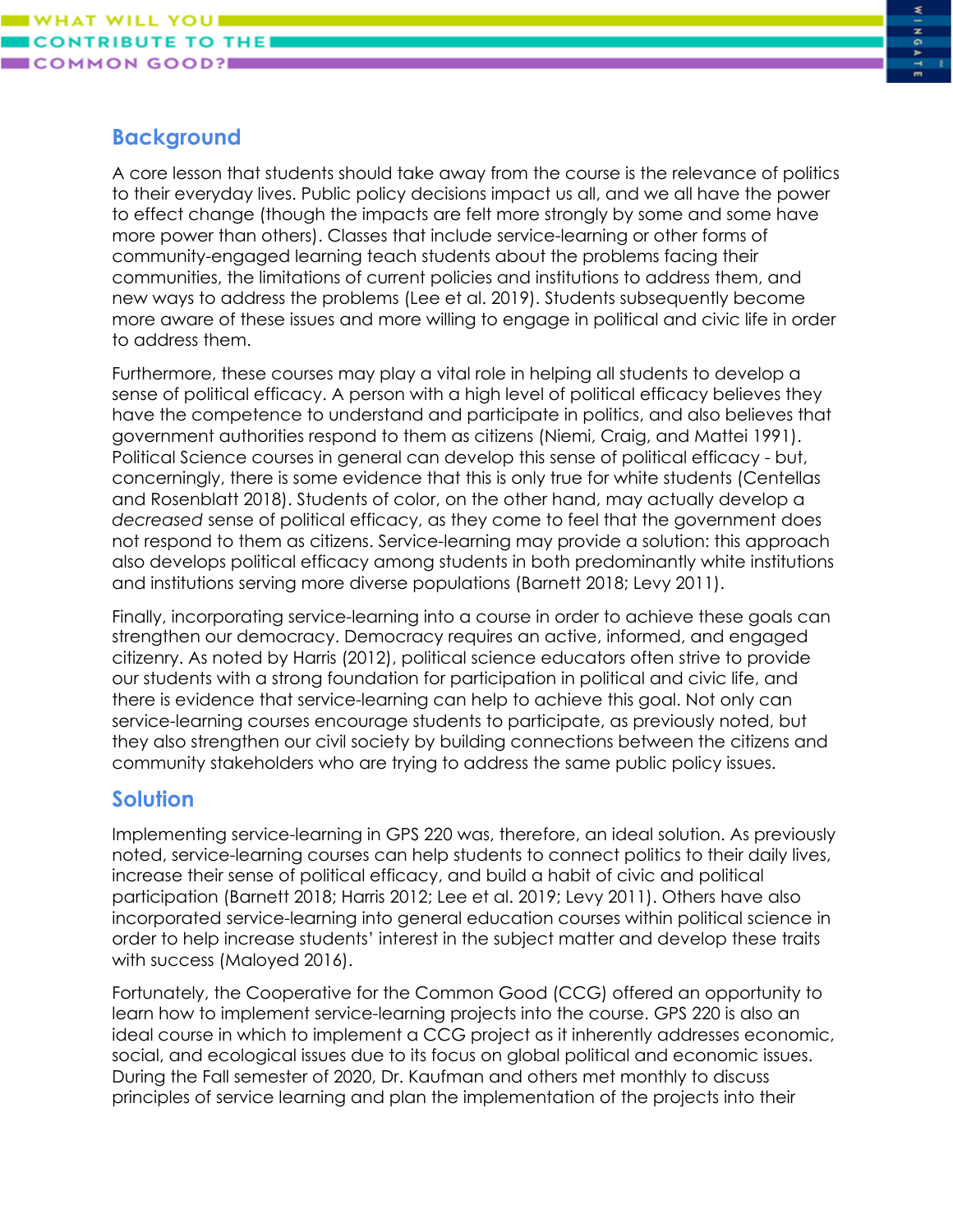**WILL YOU** 

**OMMON GOOD?I** 

spring semester courses. During the Spring 2021 semester, Dr. Kaufman then implemented the projects into one section of her GPS 220 course.

Students began by learning what service-learning entails. For the purposes of this class, it is defined as an approach that includes academic integrity (completing the project is integral to achieving the academic learning objectives), apprentice citizenship (students and community partners work together), and student ownership (students have some degree of autonomy over the projects). They were then able to connect with community partners to learn more about their work here in Union County, and choose one partner to work with. Each group of students then met directly with the partner to learn about their authentic needs and propose a relevant service project to address those needs. Students also complete several assignments connecting the service-learning project to the course material throughout the semester.

Currently, the student groups are in the process of completing the following projects:

- The students working with Turning Point plan to address the needs of resources and awareness by holding a donation drive on campus. At the donation drive, they will also have information available about the services provided by Turning Point. Information about the drive should be available soon!
- The students working with Hunger Corps VISTA plan to address the needs of food insecurity and a lack of information about how to address it by hosting a food drive and researching information on food insecurity policies for both members of the public and the Union County Food council. Information about the drive should be available soon!
- The students working with Common Heart plan to address the need of getting more information about programs out into the community by helping the organization with their social media presence. They also plan on volunteering with the organization to learn more about its needs and assets as part of this project.
- The students working with the Union County Government Women, Infants and Children (WIC) Program plan to address the need of continued participation in the program, as many families cease participation after about one year. They plan to create flyers to post around the community and on social media with information about the program, including information about policies that may have changed to promote participation.

So far, the students seem very passionate about the work and have reported learning many details about these issues in our local communities. Later this year, Dr. Kaufman will report more information about what they have learned and experienced as well as the impact their work made in our local community.